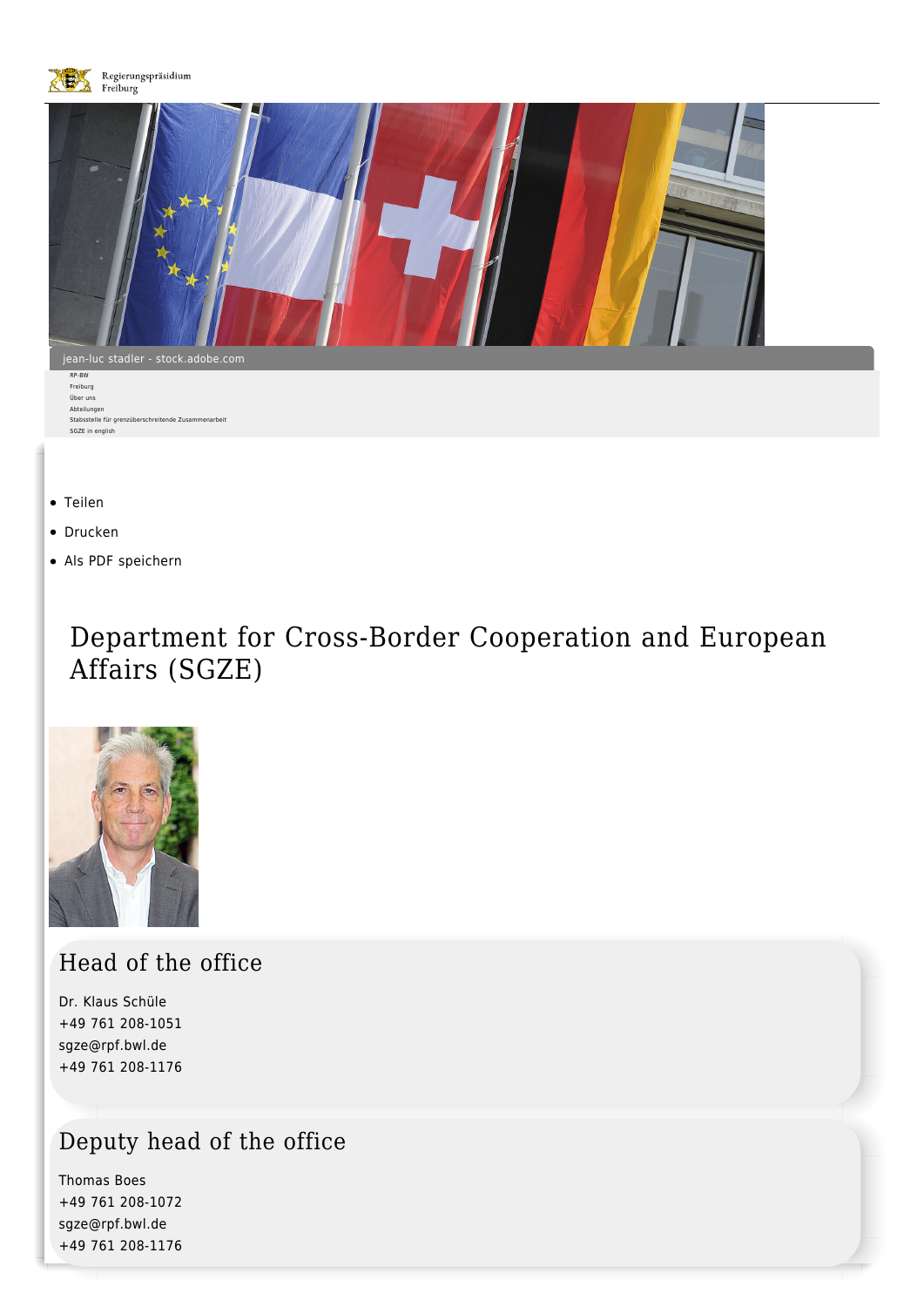## Our duties and responsibilities

The staff unit for cross-border cooperation and European affairs (SGZE) is directly assigned to the president of the Regierungspräsidium (RP) Freiburg. While building the provincial administration in Baden-Württemberg the Regierungspräsidien cooperate on bureaucratic matters. The Regional Council represents the region within society and in cross-border cooperation and affairs. The Regional Council in Freiburg with its staff unit for cross-border cooperation and European affairs (SGZE), as an onsite authority, coordinates cross-border collaboration while reporting to the state ministry of Baden-Württemberg and the other affected Regional Councils in Karlsruhe and Tübingen. In Freiburg they administer the budget for cross-border projects, developments and offices (Upper Rhine Conference, IBK, INFOBEST). Since 2007 the RP in Freiburg is also responsible for European affairs. The RP exercises legal and technical supervision through the Euro-Institut.

#### Our main tasks are

1. Participation in cross-border bodies such as the D-F-CH Government Commission, the political, economic, social and scientific network in the Trinational Metropolitan Region Upper Rhine Valley (TMO), the administration of the D-F-CH Upper Rhine Conference (ORK), International Conference of Lake Constance (IBK), Upper Rhine Council (Forum of Elected Representatives) and the D-CH High Rhine Commission (HRK).

2. The implementation of diplomatic policies in the Upper Rhine Valley and Lake Constance area.

3. Organization and implementation of events (such as symposiums and citizen dialogues) for the state region in order to increase cross-border cooperation.

4. Development and implementation of concepts and initiatives of cross-border relevance with the neighboring countries, concerning in particular urban planning and settlements, environmental matters, economic structure, transport and traffic, scientific cooperation, climate protection, culture and civil protection.

5. Approval and supervisory authority for European Groupings of Territorial Cooperation (EGTC).

6. Processing and establishing the relation between the INTERREG community initiatives and the implementation of goals on a European and national level. The president of the Regional Council is chairwoman of the Monitoring Committee of the INTERREG V A-Program Upper Rhine.

7. Administration of personal and financial resources of the cross-border facilities. These include: positions in the IBK, secretary office of the D-F-CH Upper Rhine Conference, information centers as INFOBEST, EURES-T (European network which aims to support the mobility of employees in Europe) and TRION which is an Energy Network of the Trinational Region Metropolitain Upper Rhine and registered association (TRION-climate e.V.).

8. Strengthening of the capacity within Europe of the Regional Council of Freiburg.

### Our cooperation areas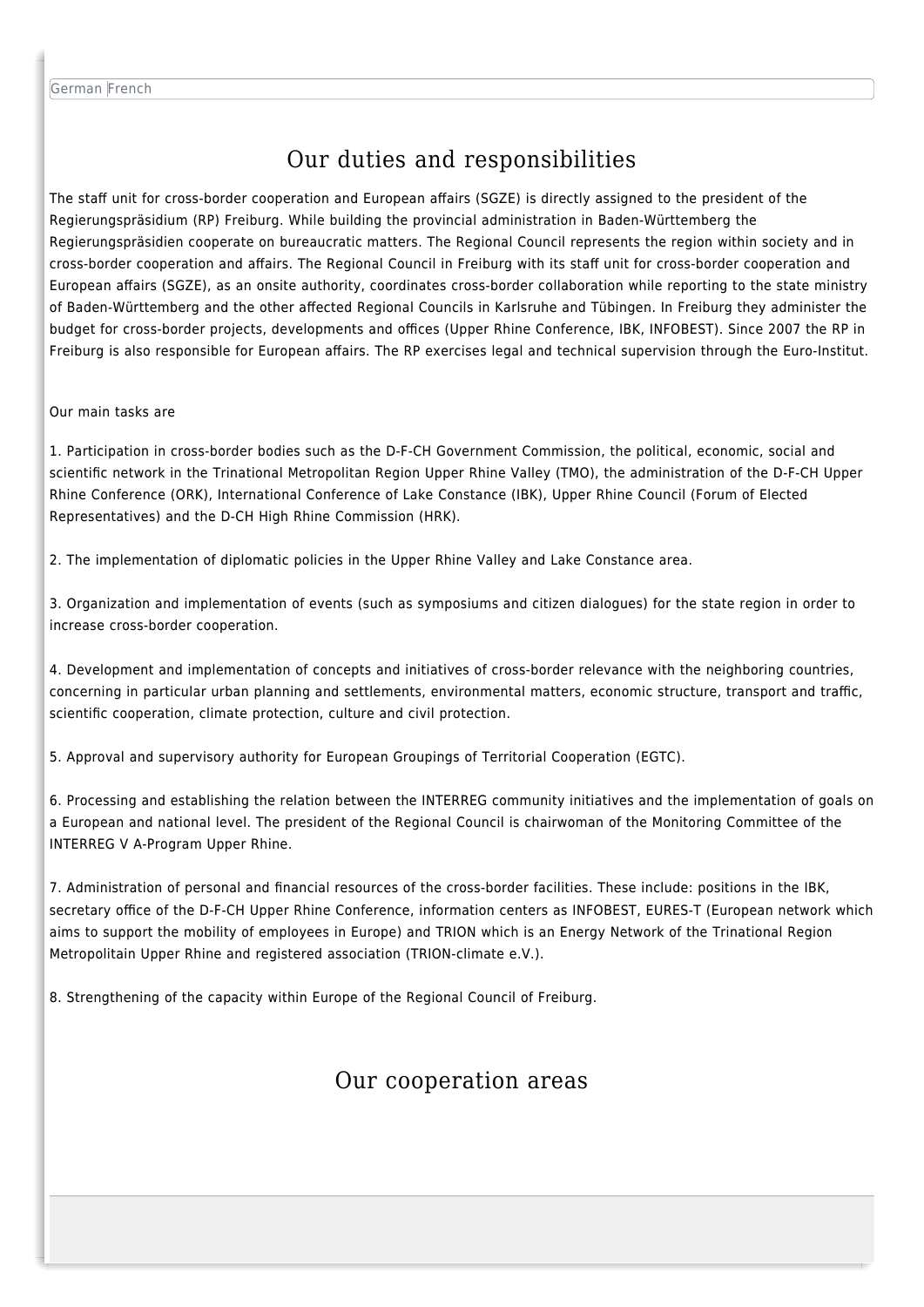## Staff members of the Agency for cross-border cooperation and European affairs

Dr. Klaus Schuele

[+49 761 208-1051](#page--1-0)

Head of the department (personal, organisational and financial branches), responsible for all aspects of the department, as well as coordination of the on-site tasks of the regional council related to cross-border cooperation within the state government. Responsible for the Trinational Govering Commission, the D-F-CH Upper Rhine Conference, the Upper Rhine Council, INFOBEST Kehl/Strasbourg, relations to East Europe.

Thomas Boes

[+49 761 208-1072](#page--1-0)

Deputy Head of the department, Responsible for questions concerning Europe, bilateral relations with Switzerland and the International Conference of Lake Constance (IBK), D-CH High Rhine Commission (HRK), Trinational Metropolregion of the Upper Rhine (TMR), Deep Geological Repositories Switzerland, Zurich Airport, Responsible for questions concerning INFOBEST Palmrain, Deputy Chairman TRION-climate e.V..

Corinna Kartmann

[+49 761 208-1073](#page--1-0)

Responsible for questions concerning France, transportation incl. TGV Rhin/Rhône and EuroAirport Basel/Mulhouse/Freiburg, business and labor markets, EURES-T Upper Rhine, Trinationale Eurodistrict Basel, Eurodistrict Region Freiburg/Centre and Southern Alsace, Eurodistrikt Strasbourg-Ortenau, monitoring committee of nuclear power plant Fessenheim (CLIS).

Hanna Endhart [+49 761 208-1013](#page--1-0) Responsible for questions concerning the Trinational Metropolregion of the Upper Rhine, European Groupings of Territorial Cooperation (EGCT.

Christina Vetrano [+49 761 208-1045](#page--1-0) The EU funding program INTERREG V A Upper Rhine, Youth Fund of the German-French-Swiss Upper Rhine Conference, SGZE Budget.

Sabine Höhne [+49 761 208-1046](#page--1-0) General office management and organization, address file updates, schedule, foreign language correspondence.

## Cross-border institutions

The creation of the common European market and the increasing integration of Europe have had a direct impact on the quality of life of all citizens. This is especially true within Europe's border regions where the disappearance of national border controls has brought along many changes. This is why state, regional and municipal offices in France, Germany, and Switzerland have combined their efforts and, together with the Chambers of Commerce, independent sponsors, and associations are paving the way by introducing this Europe into people's daily lives.

The office of D-F-CH for the Upper Rhine Conference

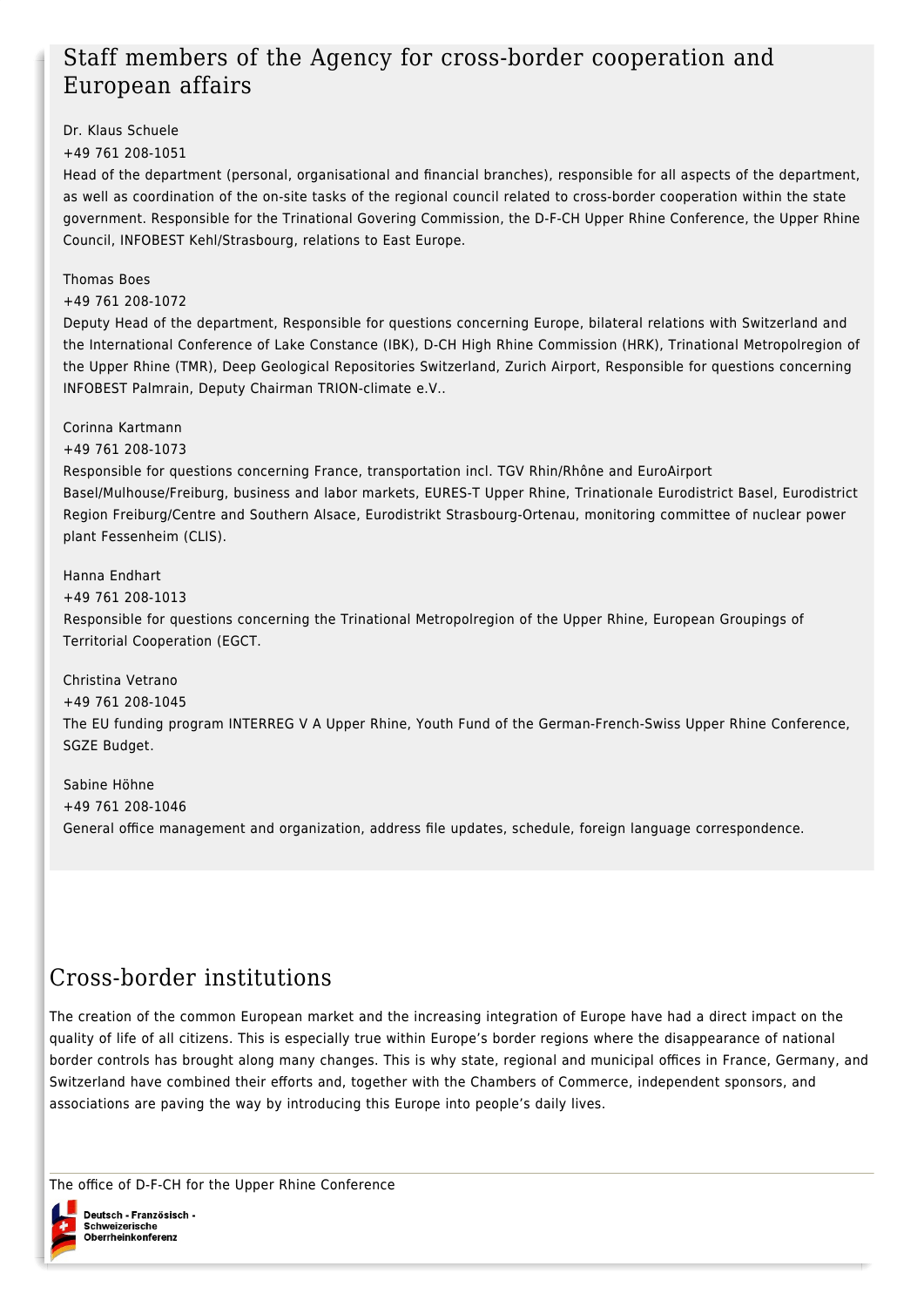On March 6, 1996, aiming at the Intensification and expansion of the cooperation, common offices of the D-F-CH Upper Rhine Conference were opened to the public. The Agency for Cross-Border Cooperation is assigned the project responsibility for the common offices of the Upper Rhine Conference.

#### contact

Mr. Cahueau is responsible for supervising the Euro-Institut (local grouping for cross-border cooperation).

Johann Cahueau (Secretary of the German delegation) Christine Reeb

Rehfusplatz 11 77694 Kehl GERMANY [+49 7851 93 49-20](#page--1-0) +49 7851 93 49-50 [info@oberrheinkonferenz.de](mailto:info@oberrheinkonferenz.de) [www.oberrheinkonferenz.de](https://www.oberrheinkonferenz.org/de/)

The responsible contact person is Dr. Klaus Schüle.

Verlinkung zu diesem Akkordeon-Element kopieren

The Office of the International Lake Constance Conference (IBK)



An essential first step in strengthening and insitutionalising cooperation in the Lake Constance region was the formation of the Information and Consulting Agency for cross-border issues (REGIO office). In early 2003, this was reorganised into the Office of the IBK. The agency now serves both as a central information point for citizens and as the government office tasked to expand cooperation as well as to strengthen awareness of this common border region. The Agency for Cross-Border Cooperation and European Affairs is assigned the project responsibility for the offices of the IBK.

#### contact

Klaus-Dieter Schnell (Manager) Katja Heller (Deputy Manager) Lydia Tollkühn Andrea Beck-Ramsauer Yvonne Brunner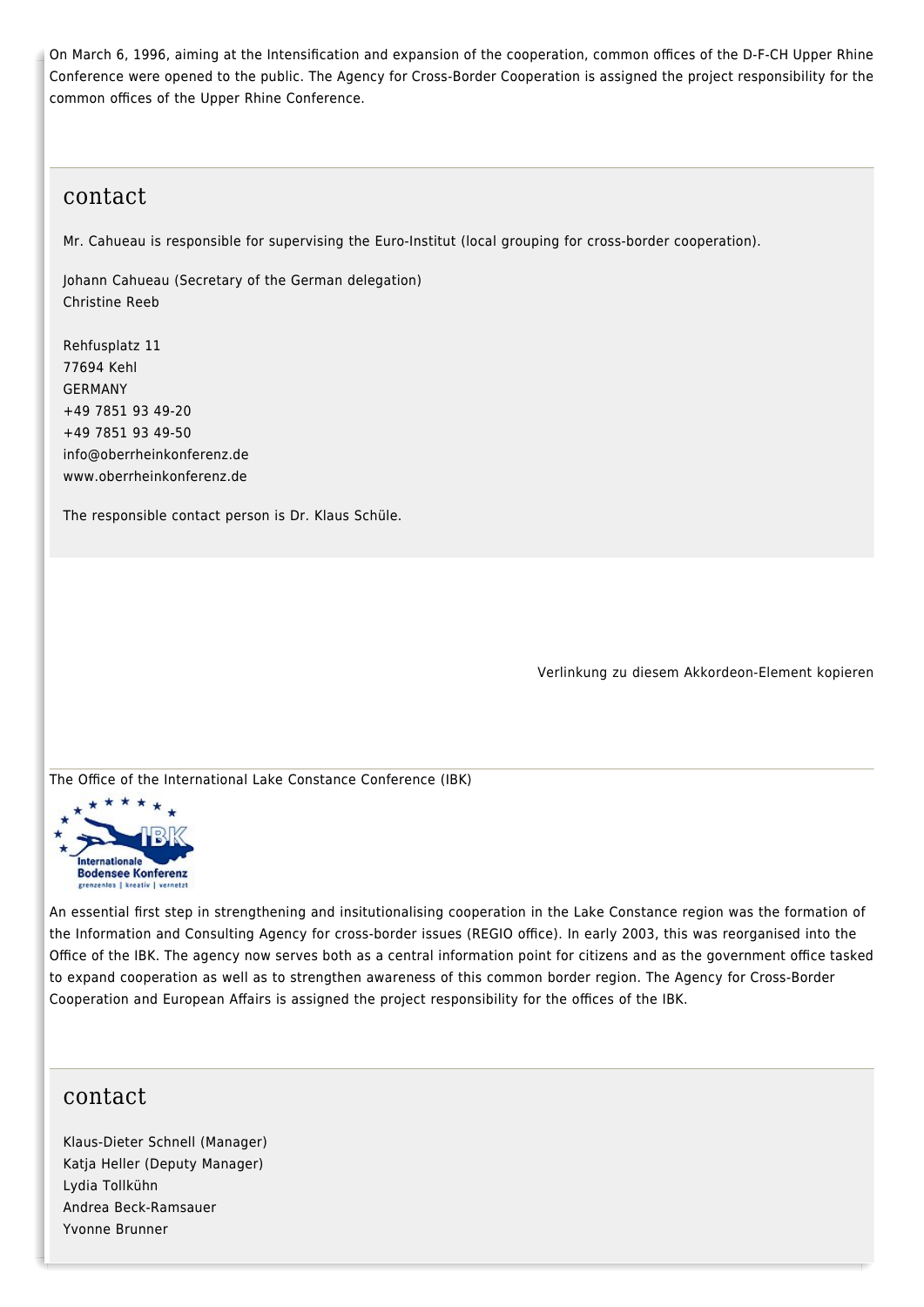Bücklestraße 3e 78467 Konstanz GERMANY

[+49 \(0\)7531 921 83-10](#page--1-0) +49 (0)7531 921 83-20 [info@bodenseekonferenz.org](mailto:info@bodenseekonferenz.org) [www.bodenseekonferenz.org](http://www.bodenseekonferenz.org/)

The responsible contact person is Thomas Boes.

Verlinkung zu diesem Akkordeon-Element kopieren





Ass. jur. Michael Großer (German Advisor) Ass. jur. Stephanie Elfgang, LL.M. (German Advisor) Annette Steinmann

Rehfusplatz 11 77694 Kehl GERMANY

[+49 \(0\)7851 94 79-0](#page--1-0) +49 (0)7851 94 79-10 [kehl-strasbourg@infobest.eu](mailto:kehl-strasbourg@infobest.eu) [http://www.infobest.eu](http://www.infobest.eu/)

The responsible contact person is Dr. Klaus Schüle.



Ass. jur. Marcus Schick, LL.M. (German Advisor) Felicia Herr (German Advisor)

Pont du Palmrain 68128 Village-Neuf FRANCE [+49 \(0\)7621 750 35](#page--1-0) [palmrain@infobest.eu](mailto:palmrain@infobest.eu)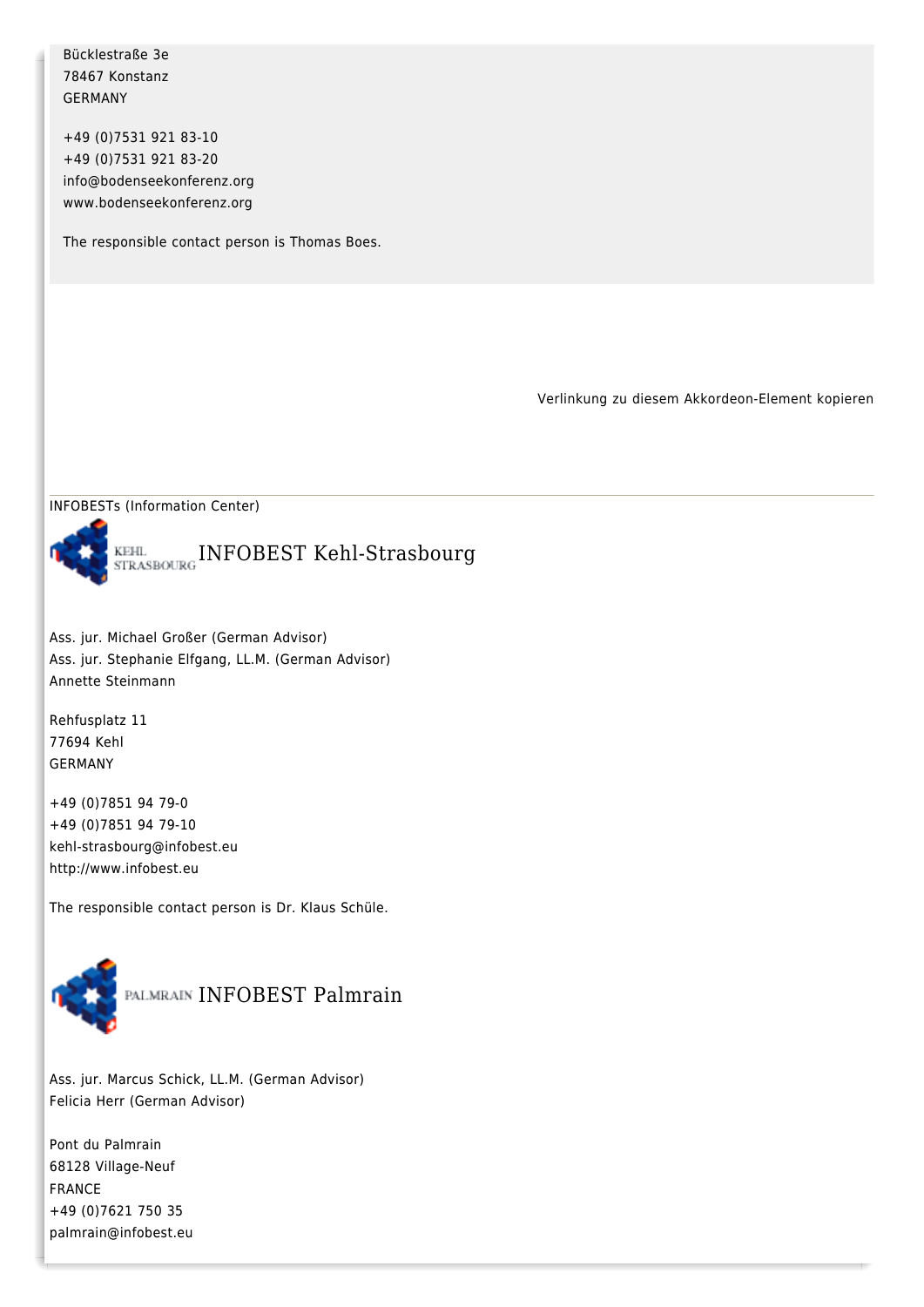[http://www.infobest.eu](http://www.infobest.eu/)

The responsible contact person is Thomas Boes.



Dr. Anette Fuhr (German Advisor) Delphine Carré (German Advisor) Laura Hofherr (German Advisor)

c/o Art'Rhena Île du Rhin 68600 Vogelgrun FRANCE

[+33 \(0\) 389 72 04 63](#page--1-0) [vogelgrun-breisach@infobest.eu](mailto:vogelgrun-breisach@infobest.eu) [http://www.infobest.eu](http://www.infobest.eu/)

The responsible contact person is Christina Vetrano.

Verlinkung zu diesem Akkordeon-Element kopieren



As a cooperative institution aiming to reinforce the regional cross-border cooperation on the Upper Rhine the High Rhine Commission (HRK) promotes and organises the contact and exchange of experience between its partners, institutions and citizens in the area from Basel to Constance. In addition, the HRK wants to dynamically strengthen and further develop the shared cross-border economic and common living space by taking up future issues.

The HRK plays an active role in linking the relevant actors in order to use the opportunities provided by the European funding program INTERREG.

The High Rhine Commission also offers:

- Financial support of citizens' projects through the [Fund Small Projects](https://www.hochrhein.org/projektfoerderung/kleinprojektefonds.html)
- An [event calendar](https://www.hochrhein.org/) for cross-border events

## Kontakt

Vanessa Edmeier (Manager) Heike Stoll (Interreg-Coordinator)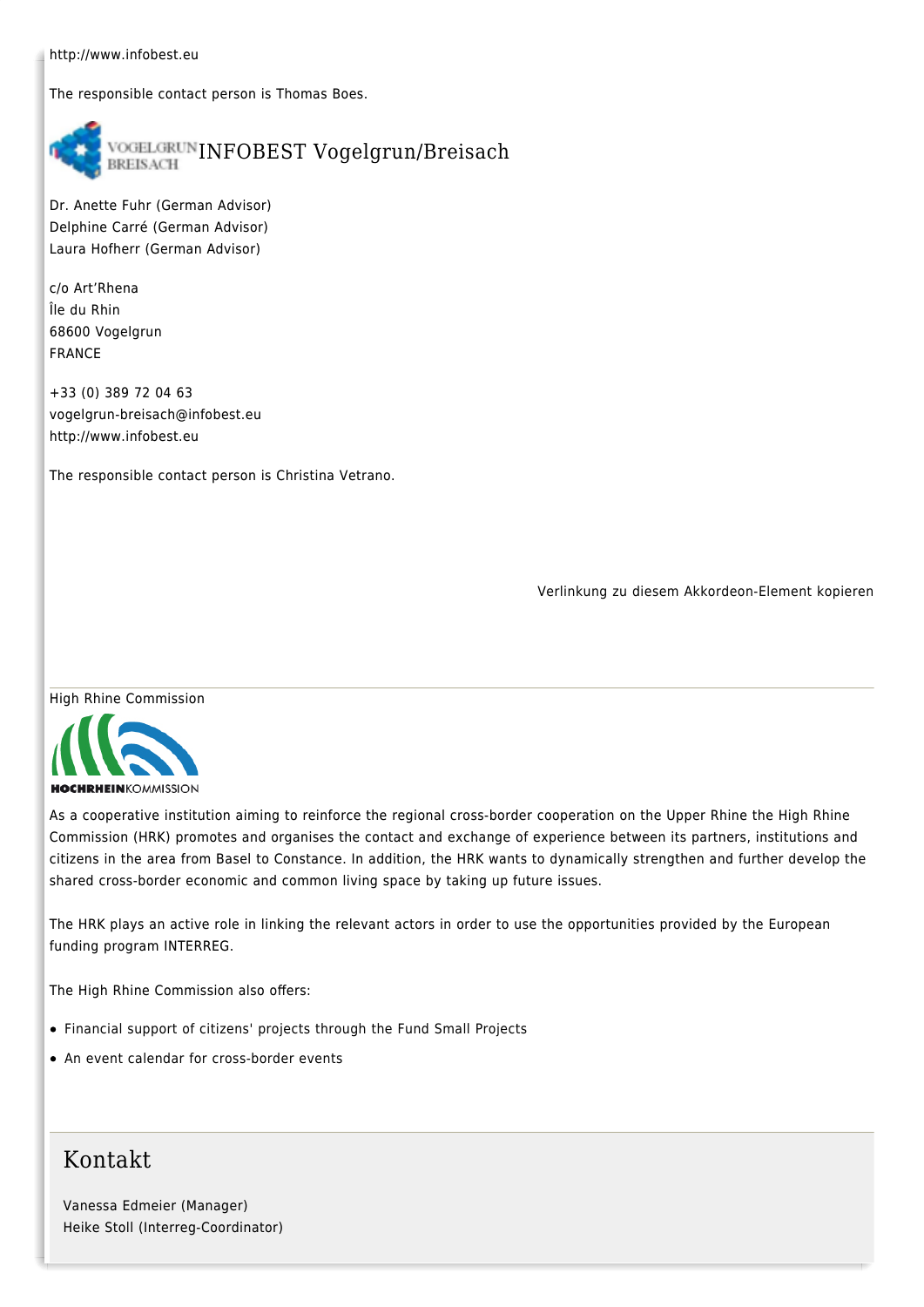Hochrheinkommission Amtshausstraße 1 79761 Waldshut-Tiengen GERMANY

[+49 \(0\)7751 91 87 7 82](#page--1-0) +49 (0)7751 91 87 7 84 [info@hochrhein.org](mailto:info@hochrhein.org) [www.hochrhein.org](http://www.hochrhein.org/)

The responsible contact person is Thomas Boes.

Verlinkung zu diesem Akkordeon-Element kopieren

### TRION-climate **ETRIUN**

TRION-climate is a Franco-German-Swiss network of energy market operators in the trinational metropolitan Upper Rhine region with linking actors in order to achieve energy and climate protection goals (particularly focusing on energy efficiency in buildings). Its specific duties include the implementation of trinational meetings as well as the maintenance of a website as an informative and interactive platform.

#### contact

Wolfgang Raber (Chairman of the Board, Ministry of the Environment, Energy, Food and Forestry Rhineland-Palatinate, Mainz) Thomas Boes (Deputy Chairman of the Board, SGZE, Regierungspräsidium Freiburg) Vulla Parasote-Matziri (Manager) N.N. (Deputy Manger) Sylvia Husel Fabrikstraße 12 77694 Kehl GERMANY [+49 \(0\)7851 4842-580](#page--1-0) [+49 \(0\)7851 4842-582](#page--1-0)

[www.trion-climate.net](http://www.trion-climate.net/)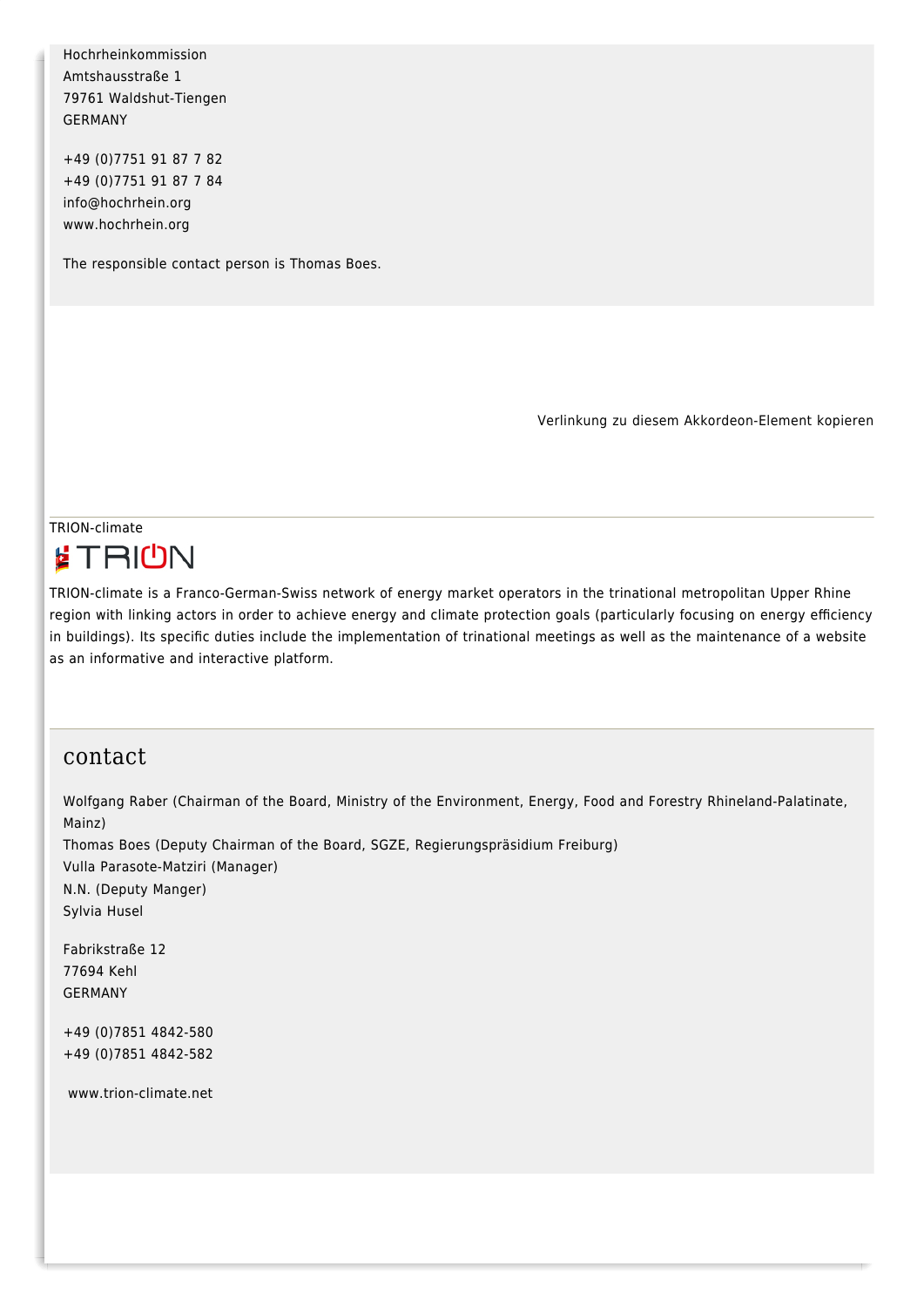#### EURO-INSTITUT



The Euro-Institut is a local grouping for cross-border cooperation created in 1993. It has 12 employees and is based in Kehl, near Strasbourg. It designs, optimises and supports cooperation projects by giving practice-oriented methods for the management of such cross-border projects.

Numerous actors from the three countries on the Upper Rhine have come together through the Euro-Institute and have brought interesting cross-border projects to fruition.

The Euro-Institut offers

- Comparative seminars on current topics
- Training measures, in order to strengthen the Europe-competence
- Implementation of studies, evaluations and consulting, Coaching in intercultural communication and understanding
- Moderation of cross-border meetings and workshops
- Help in providing information and in the search for the right contact person

The Regional Council in Freiburg supervises the Euro-Institut legally and technically.

Technical supervision is the responsibility of the department for Cross-Border Cooperation and European Affairs.

#### contact

Georg Walter (Director) Anne Thevenet (Deputy Director)

Institut für grenzüberschreitende Zusammenarbeit Villa Rehfus Rehfusplatz 11 77694 Kehl GERMANY [+49 \(0\)7851 7407-0](#page--1-0) [+49 \(0\)7851 7407-33](#page--1-0) [www.euroinstitut.org](http://www.euroinstitut.org/)

The responsible contact person is the Secretary of the German delegation from the office of D-F-CH for the Upper Rhine Conference, Johann Cahueau.